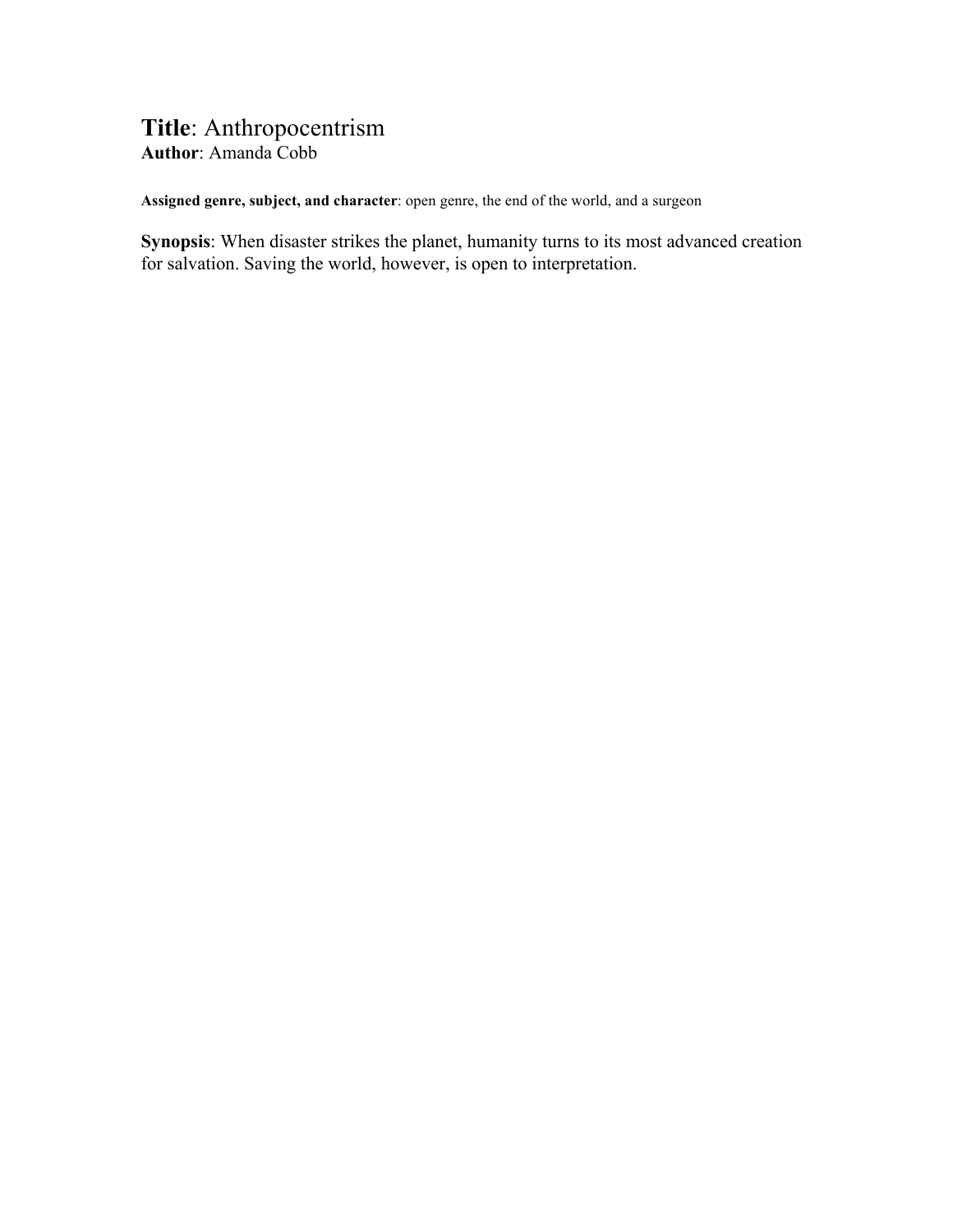My name is Caldwell Pierce, and my job was to save the world.

Not the whole world, of course – just the human race. Humanity has always been selfcentered, though, and for them the end of their species and the end of the world are one and the same.

Ah, you probably noticed my choice of possessive pronoun. While I look and move and even sound like a human, I have not one molecule of *homo sapiens* DNA. Or any type of DNA, for that matter. I'm made entirely of synthetic polymers and electric circuitry. I am, in short, a robot.

Please don't lump me in with your average house AI or police bot, though. I'd hope the fact that I have a name would indicate I am of a different level entirely. I am the MedBot 7.0X, with the most advanced surgical and medical diagnostic programming the human race has ever produced. My personality chip is a meld of the greatest medical research minds throughout history. I can make a laser incision with a precision of .001 microns. My memory banks hold more knowledge than the entire National Library of Medicine ten times over. I am a marvel of engineering, and my creation heralded a new age in health care.

Or it would have, if things had gone differently.

The humans started dying, you see. Mysteriously, and in ever growing numbers. One minute a person would be walking around, and the next minute: dead. There were no symptoms, no apparent cause. It didn't fit the pattern of any known biological weapon, and an unknown weapon was eventually ruled out, as all nations fell victim to it. Whatever *it* was.

Human researchers had made no headway, and died off just as quickly as the general populace. The powers that be decided to bring in their trump card.

I was working on finding a cure for cancer at the time. It had been expressly told and programmed into me that curing cancer was Priority #1. So having my owner-employer, Mr. Oliver Pierce, sweep into my lab to reassign me was unprecedented.

"Caldwell, we are shipping you out to Georgia immediately. You're going to be working at the CDC on this mystery plague. Figure out what is causing it and, more importantly, figure out how to stop it." He fixed me with the most somber expression I'd ever seen on him, marred only by the edge of panic in his voice. "You have to save the world."

I considered. "Sir, it seems to me that cancer poses more of a threat to the world than this plague. With all due respect, I would continue my current research."

He gaped at me. Personality chips that allow for dissent to one's owner's orders are rather rare, naturally. "Caldwell! You cannot be serious. You may be buried in your research, but you must have seen the news feeds. The human race is in serious danger!"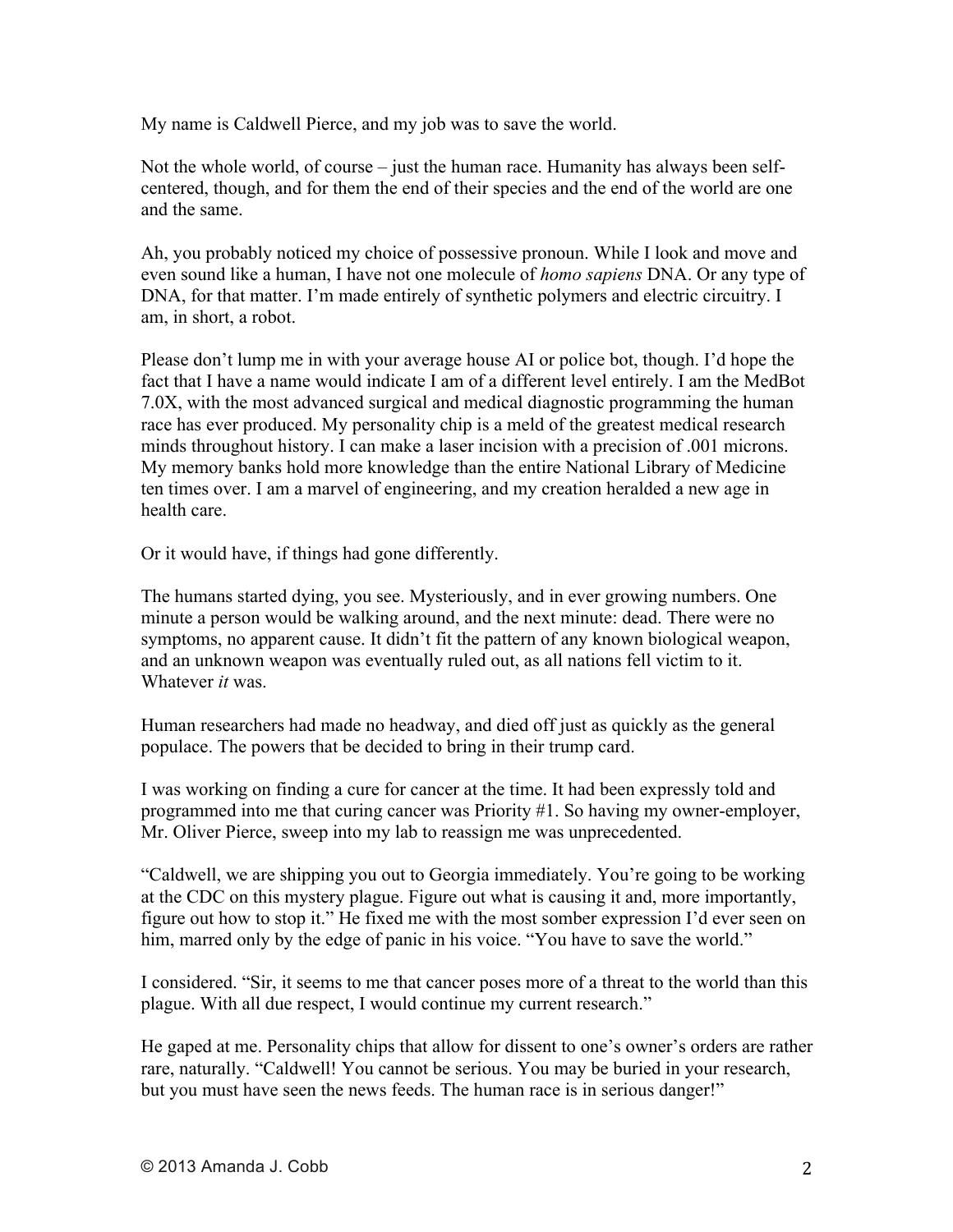"Yes, but as far as I can deduce, *only* the human race is affected by this plague, whereas cancer affects many species. Therefore, by your own directive, if I am to save the world, should I not focus on the problem that affects the most life forms?"

He spluttered, clearly aghast that I didn't consider the human race's survival of the utmost importance. The fact that I, a thing, *his possession*, was defying him probably didn't help matters. He fumbled in his pocket for a moment. I just had time to recognize the remote for my kill switch when everything went dark.

I returned to awareness in a lab in Atlanta. The first sight to register was my owner's face, considering me with mild distaste. I ran a quick internal check. My programming had been updated: the plague was now my top Priority.

"Caldwell, everything you need for your research should be here. We've also gathered 40 recent bodies, spread across gender, race and geography – they are in the cold room there." He pointed. "Since it is too dangerous for humans to assist you with known cases, the CDC has provided a lower grade lab bot. It is familiar with the lab and responds to voice commands. If you need anything else, let us know immediately. Time is of the essence." He glowered self-importantly, and left.

I turned to the lab bot. "Hello." It bobbed. "I talk out loud during my research, as part of the record of my process. To distinguish when I am talking to you, I shall address you as Rollo. Satisfactory?" It bobbed again, rolling back and forth on its treads. I was glad to see it had a sense of humor.

I had Rollo bring the bodies out one by one for autopsy. It was a fascinating puzzle, I admit. On a visual level, when I cut the first body open, nothing appeared to be wrong. Everything appeared healthy. My olfactory sensors indicated nothing out of the ordinary either, for a corpse. There was no evidence of internal bleeding or cancer or poisoning or anything else. It was the same with each body. I collected samples from each one, and sent Rollo off to run as many tests as I could think of.

It was time to come at the problem from a different angle. Since this clearly wasn't human in origin (even I didn't believe they could have blundered this massively), that left natural or astral origins. I poured through data looking for any unusual occurrences right before the onset of the plague: earthquakes, volcanic eruptions, solar flares, anything.

I discovered we'd been 'hit' by a meteor. Nothing catastrophic; the news outlets didn't even mention it. It broke up in the atmosphere and scattered into dust. But oh, what potent dust! The meteor had harbored, dormant, a little microbe that I'm sure was harmless in its home system. And for a majority of Earth's life forms, it was harmless still.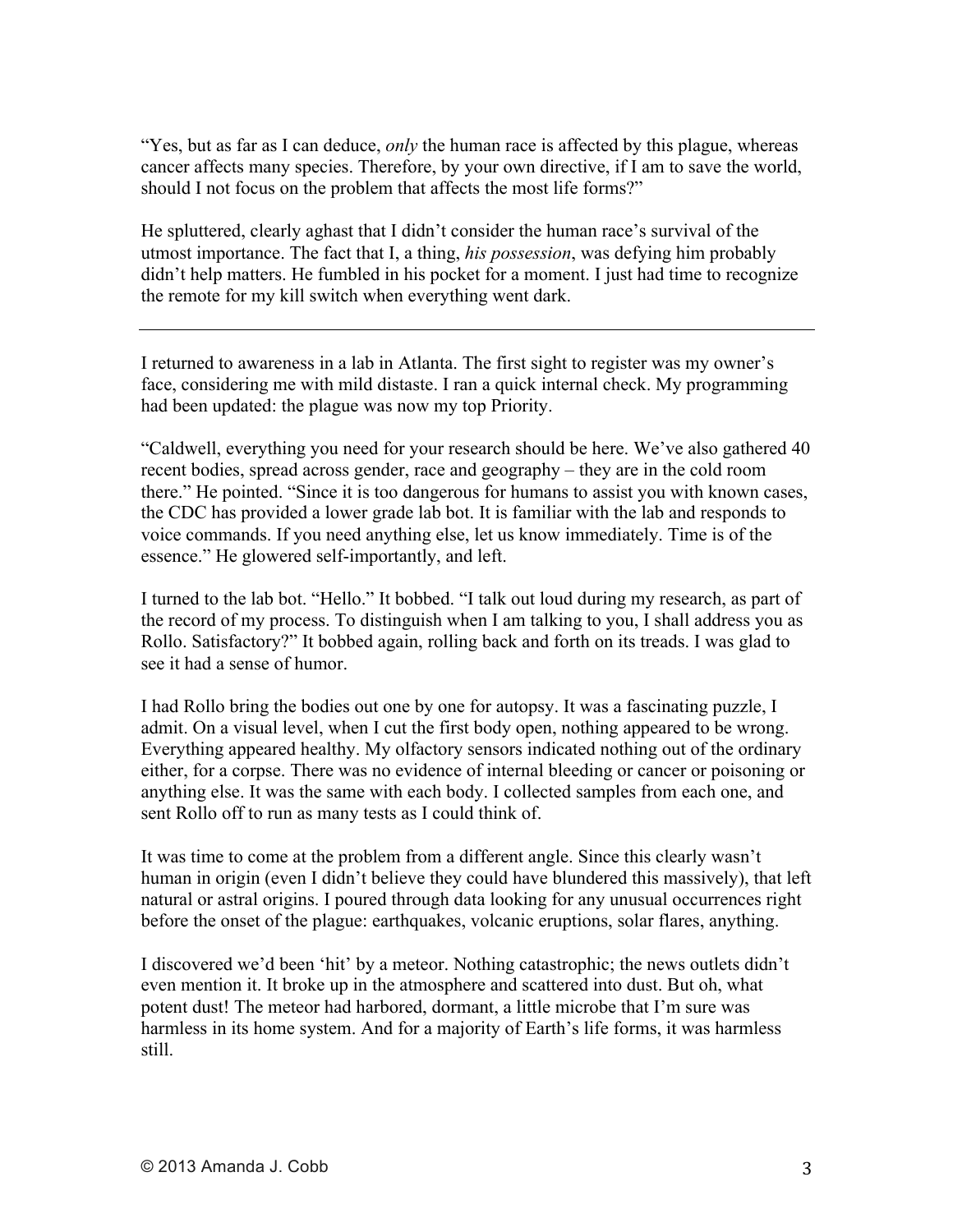But not for humans. The human body apparently provided optimal conditions. It would spread quietly through its host, still mostly dormant, and once a certain density was achieved it launched a system-wide, immediate takeover of the nervous system. Resulting, of course, in the death of its host. Closer examination of brain tissue under the highest magnification showed minute signs of, for lack of a better term, short-circuiting. The organism itself would move on after the host's death, leaving little evidence behind. And, more pertinently, no samples of itself to identify or test.

My owner had checked in several times via videophone, each time more and more desperate. The human population was plummeting worldwide.

"Caldwell, is there anything we can do to speed up your work? More assistants? Different equipment? More bodies?"

"More bodies would be useful, but they'd have to be alive. The organism abandons dead hosts, so there's nothing left to test."

He did not like this idea, but had no choice. "I suppose we could ask for volunteers, but how would we know who is already infected? There are no symptoms!"

"Oh. I thought you'd realized. Everyone is infected. The organism is airborne, waterborne, touch-born. Any conceivable way for a microorganism to transmit itself, this one does. Unless someone has been shut in a hermetically sealed chamber since before the meteor arrived, no one is unexposed. Therefore, any live volunteers will do."

This was good news, I thought, but he paled. "Everyone?" He took a few moments to focus on breathing. "I'll see what we can do." He quietly signed off.

I never heard from Mr. Pierce again, though a few live volunteers did show up. I assumed he had succumbed. Rollo and I were able to isolate the organisms from their live hosts, and begin testing. It took weeks of me muttering to myself, and Rollo racing back and forth between machines. Eventually, we had it. Not a hard cure, it wouldn't destroy the organism outright. It would simply mutate it into a harmless form.

Such was the theory, anyway. I tried to find someone to contact, any human, anywhere. Videophones went unanswered, news feeds had gone dark. It appeared humanity had fallen. I instructed Rollo to keep trying, and to alert me if anyone answered. Though at this point, even if there were survivors, the human population was in all likelihood too small to be genetically sustainable. But with this puzzle behind me, I reverted to my next programmed Priority.

I returned to the lab, and continued my cancer research. Humanity might be gone, but many other species still suffered. In an unlikely but happy coincidence, I found that the mutated form of the meteor's organism was hostile to cancer cells. Instead of attacking the nervous system, it would attack cancerous growths – in any species. Rollo and I